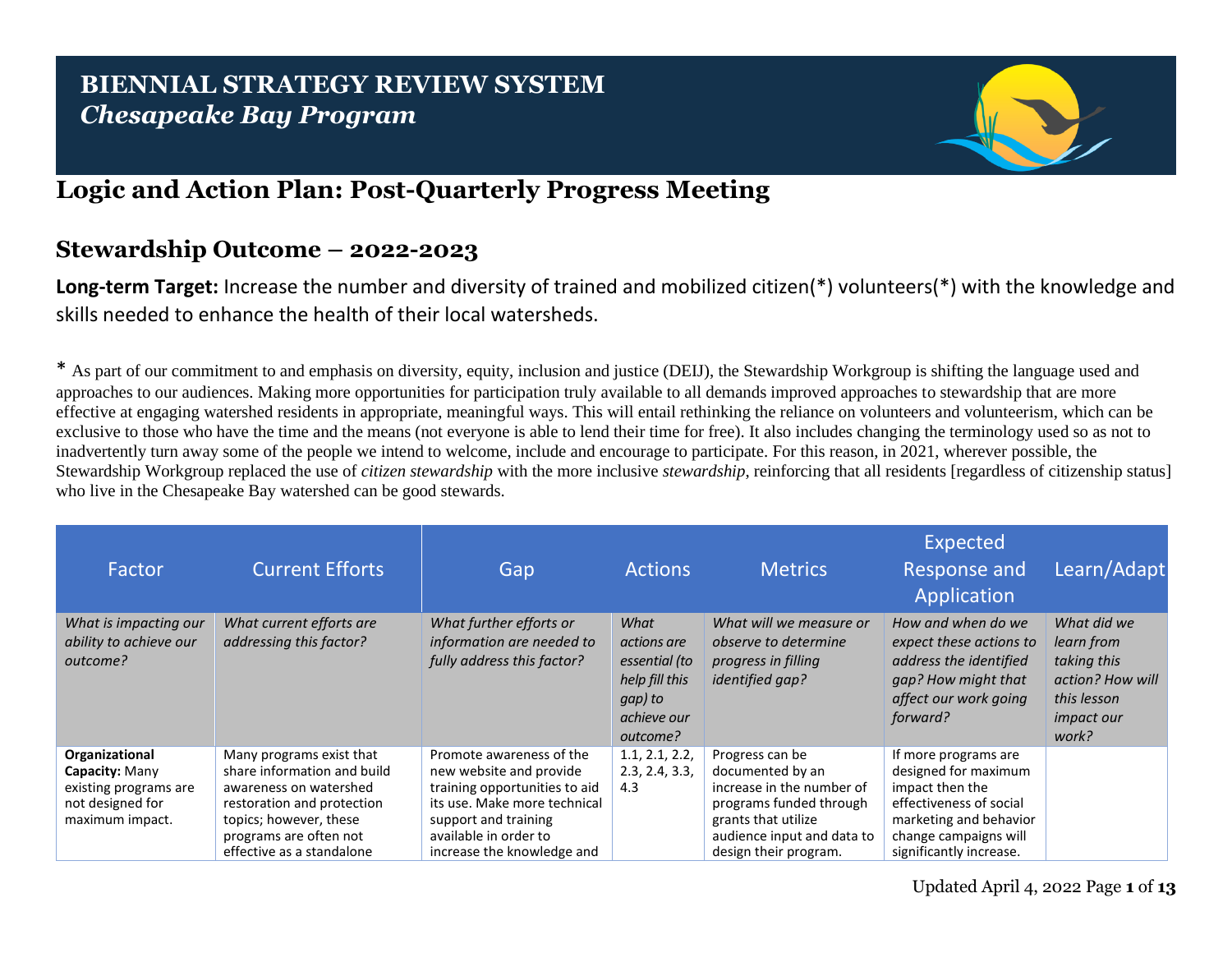| Organizational<br>Capacity: Need<br>additional capacity to<br>recruit and train<br>stewards and leaders.                    | strategy in increasing<br>behavioral adoption. The new<br>(2022) Chesapeake Behavior<br>Change website is providing a<br>tool to assist with developing<br>effective campaigns.<br>Many organizations are<br>recruiting and engaging<br>volunteers. Recent awareness<br>has led to increased efforts to<br>provide compensation, as<br>many people cannot serve as<br>volunteers. | capacity of local<br>governments and nonprofits<br>to design effective programs<br>that go beyond education<br>and persuasive<br>communications campaigns.<br>Building an effective<br>pipeline that enables<br>watershed residents to<br>engage in multiple levels of<br>stewardship requires<br>sustained funding through<br>public-private partnerships;<br>organizational capacity<br>building; promotion and<br>replication of successful<br>volunteer, community<br>science and leadership<br>development programs; and<br>coordination and<br>collaboration among groups<br>who are working with<br>stewards on many levels. | 1.1, 1.2, 1.3,<br>2.2, 2.3, 3.1,<br>4.2 | Track the number and<br>diversity of individual<br>stewards engaged in<br>various activities (desired<br>stewardship actions).<br>Track organizations'<br>reports of successful<br>programs / efforts to<br>engage stewards.                                   | These results will<br>become evident over<br>time and continue to<br>build (don't expect<br>immediate results for<br>most efforts).<br>Building a sufficient<br>base of funding, staff<br>and other resources<br>takes time - this will be<br>an evolving process.                                             |  |
|-----------------------------------------------------------------------------------------------------------------------------|-----------------------------------------------------------------------------------------------------------------------------------------------------------------------------------------------------------------------------------------------------------------------------------------------------------------------------------------------------------------------------------|-------------------------------------------------------------------------------------------------------------------------------------------------------------------------------------------------------------------------------------------------------------------------------------------------------------------------------------------------------------------------------------------------------------------------------------------------------------------------------------------------------------------------------------------------------------------------------------------------------------------------------------|-----------------------------------------|----------------------------------------------------------------------------------------------------------------------------------------------------------------------------------------------------------------------------------------------------------------|----------------------------------------------------------------------------------------------------------------------------------------------------------------------------------------------------------------------------------------------------------------------------------------------------------------|--|
| Organizational<br>Capacity: Lack of ability<br>to measure impact and<br>track progress of<br>stewardship programs.          | Public engagement, outreach<br>and education are frequently<br>included in restoration and<br>conservation activities.                                                                                                                                                                                                                                                            | A consistent measure of the<br>extent to which the public is<br>engaged and its impact on<br>resource related goals has<br>not been adequately<br>quantified or developed.                                                                                                                                                                                                                                                                                                                                                                                                                                                          | 2.1                                     | Further refine a method of<br>measuring impact and<br>tracking progress of<br>stewardship programs. We<br>will aim to show an<br>increase in effectiveness<br>as a result of improved<br>ability to more effectively<br>design programs for<br>maximum impact. | The Stewardship Survey<br>data from 2017<br>established a baseline<br>indicator for<br>stewardship actions<br>and attitudes in the<br>Chesapeake Bay<br>watershed. The survey<br>will be administered<br>again in 2022, and the<br>collected data used<br>again and compared to<br>2017 to assess<br>progress. |  |
| Organizational<br>Capacity: Lack of<br>strategic coordination<br>of the many programs<br>implemented at the<br>local level. | An impressive number of<br>programs engage the public in<br>towns and communities<br>throughout the region. The<br>workgroup is currently<br>considering the adoption of a<br>'Network Development'<br>subgroup to increase<br>coordination and improve<br>collective impact across the<br>watershed.                                                                             | There has not been an<br>organized format or means<br>to build significant synergy<br>and intentional coordination<br>among existing programs.                                                                                                                                                                                                                                                                                                                                                                                                                                                                                      | 1.1, 1.2, 1.3,<br>1.4, 3.2, 3.6         | <b>Effective coordination</b><br>among programs with<br>increased capacity and<br>effectiveness.                                                                                                                                                               | Coordinated regional<br>efforts exist that allow<br>for enhanced<br>cooperation and<br>increased effectiveness.                                                                                                                                                                                                |  |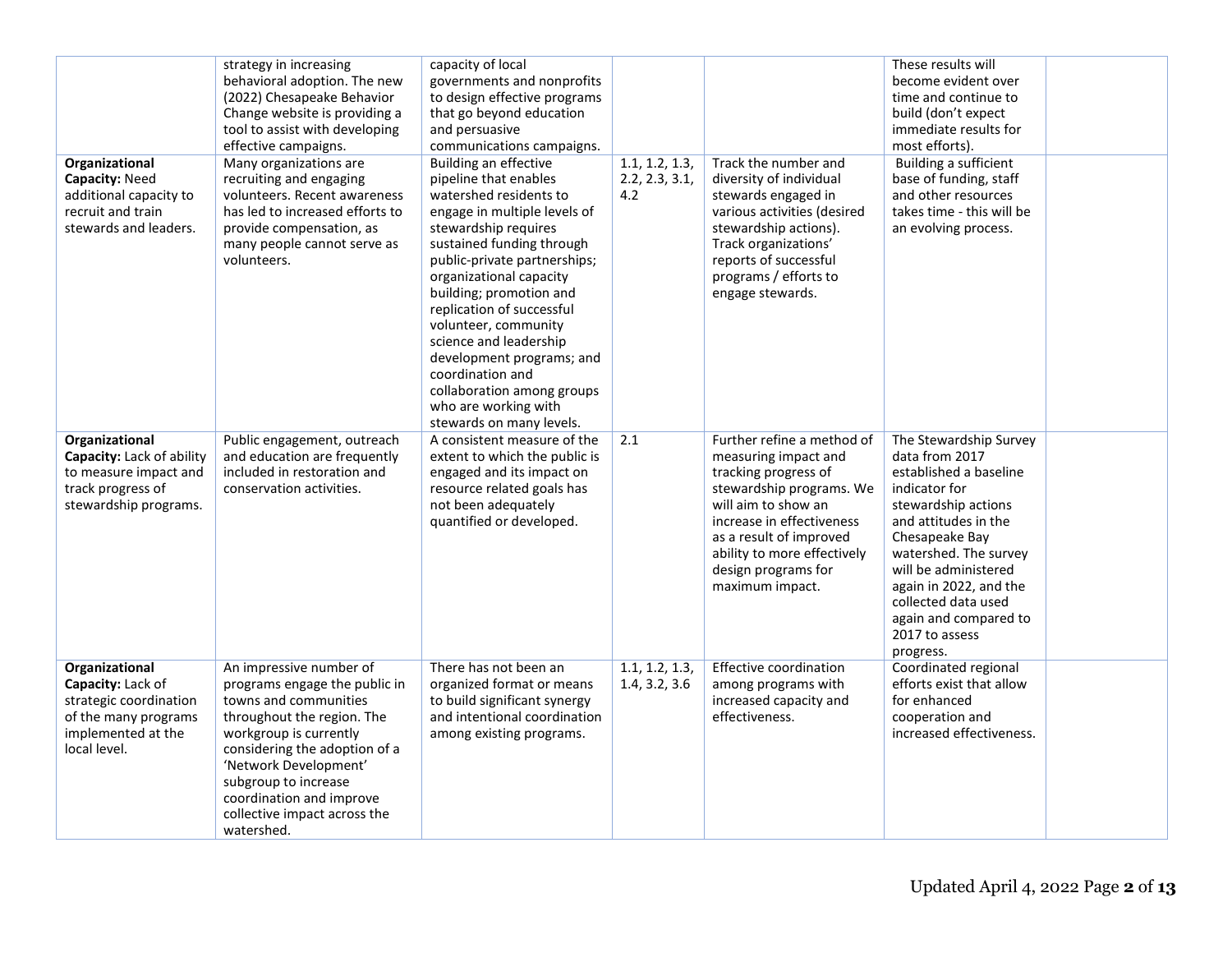| Organizational<br>Capacity: Need region-<br>wide stewardship<br>programs to help build<br>a more robust and<br>diverse movement for<br>clean water and<br>related environmental<br>goals.                                                                                                                                                                                                                                 | Great progress has been made<br>in recent years to broaden and<br>diversify the individuals and<br>groups engaged in Bay cleanup<br>activities.                                                                                                                                                                                                                                                                                                                                                                   | Grassroots organizations as<br>well as governments<br>(especially local<br>governments) need to build<br>their capacity and build a<br>strong network to harness<br>and maintain the<br>engagement of those<br>individuals in order to build<br>a movement that can be<br>mobilized to support<br>important decisions about<br>environmental policy at the<br>local, state and federal level.                                                                         | 1.1, 1.4, 2.3,<br>3.1, 3.2, 3.5,<br>3.6, 4.3 | Established number (TBD)<br>of region wide programs.                                                                                                                                                                                                                                                                                                                                                | Ultimately creating a<br>more widespread,<br>robust and diverse<br>stewardship<br>movement,<br>"normalizing"<br>stewardship actions so<br>they become more<br>accepted and routine,<br>will take time but will<br>help to provide a<br>foundation for support<br>and long term<br>sustainability of our<br>natural resources.        |  |
|---------------------------------------------------------------------------------------------------------------------------------------------------------------------------------------------------------------------------------------------------------------------------------------------------------------------------------------------------------------------------------------------------------------------------|-------------------------------------------------------------------------------------------------------------------------------------------------------------------------------------------------------------------------------------------------------------------------------------------------------------------------------------------------------------------------------------------------------------------------------------------------------------------------------------------------------------------|-----------------------------------------------------------------------------------------------------------------------------------------------------------------------------------------------------------------------------------------------------------------------------------------------------------------------------------------------------------------------------------------------------------------------------------------------------------------------|----------------------------------------------|-----------------------------------------------------------------------------------------------------------------------------------------------------------------------------------------------------------------------------------------------------------------------------------------------------------------------------------------------------------------------------------------------------|--------------------------------------------------------------------------------------------------------------------------------------------------------------------------------------------------------------------------------------------------------------------------------------------------------------------------------------|--|
| <b>Funding or Financial</b><br><b>Resources: Lack of</b><br>financial and<br>regulatory incentives<br>for effective<br>stewardship programs.                                                                                                                                                                                                                                                                              | The number and scale of<br>resident stewardship programs<br>continues to increase driven by<br>the pressing need to engage<br>private landowners in the<br>voluntary adoption of best<br>management practices and<br>ongoing effort to build a base<br>of public support for<br>watershed protection and<br>restoration. These programs<br>are fueled by a combination of<br>public and private funding,<br>increasingly supported by local<br>governments as a component<br>of their MS4 Stormwater<br>Programs. | Currently, many of the<br>funding sources and<br>regulatory programs lack<br>adequate guidance or<br>incentives to ensure<br>outreach programs are<br>designed after best practices<br>based in social science or<br>informed by successful<br>models. Inadequate<br>programs that are not based<br>in social science best<br>practice are often identified<br>as having behavioral change<br>goals with only education<br>strategies in place.                       | 1.4, 2.1, 2.4,<br>3.4                        | Funders track where and<br>to whom the money is<br>awarded and the activities<br>and results achieved.<br>A Baywide compilation<br>and analysis of this<br>information would enable<br>identifying gaps and<br>growth [and would require<br>funding to support<br>assistance with the task, if<br>it is not currently being<br>done].                                                               | Increase in funding<br>programs that prioritize<br>and incentivize<br>developing and<br>implementing outreach<br>and behavioral<br>adoption programs; and<br>an increase in awards<br>for such programs that<br>are either standalone<br>efforts or part of other<br>conservation programs.<br>Beginning in 2022.                    |  |
| <b>Public Engagement:</b><br>Public opinion,<br>perception and attitude<br>about Bay clean up vary<br>and pose both challenges<br>and opportunities.<br>While clean water and a<br>healthy Bay often rank<br>among the top<br>environmental priorities<br>of communities in the<br>region, the environment<br>in general does not<br>always rank as highly<br>among the many other<br>issues impacting people's<br>lives. | Countless efforts exist to<br>inform and involve watershed<br>residents, with a variety of<br>approaches of varying<br>effectiveness.                                                                                                                                                                                                                                                                                                                                                                             | Efforts to engage individuals<br>in Bay cleanup activities are<br>challenged by the fact that<br>within each community,<br>county or region there are a<br>number of important and<br>pressing needs that exist<br>that may compete directly<br>with actions needed for<br>clean water. A better<br>understanding of public<br>opinion will offer<br>opportunities to align those<br>interests and issues to<br>advance them together,<br>rather than in competition. | 2.1, 2.3, 3.1,<br>3.3, 3.5                   | Stewardship Indicator<br>measures individual<br>attitudes, engagement and<br>volunteerism metrics.<br>The 2022 Public Access<br>Workgroup project to<br>research benefits and<br>barriers to public access<br>will examine attitudes<br>about the impact of taking<br>stewardship actions on the<br>watershed. The<br>Workgroup can make this<br>data available and<br>actionable to practitioners. | An indicator of success<br>will be the prevalence<br>of effective outreach<br>and behavior adoption<br>programs that are<br>designed toward the<br>particular audience<br>they are serving.<br>Increases are expected<br>to be observed during<br>the 2022-23 period as<br>more partners utilize<br>the behavior change<br>web tool. |  |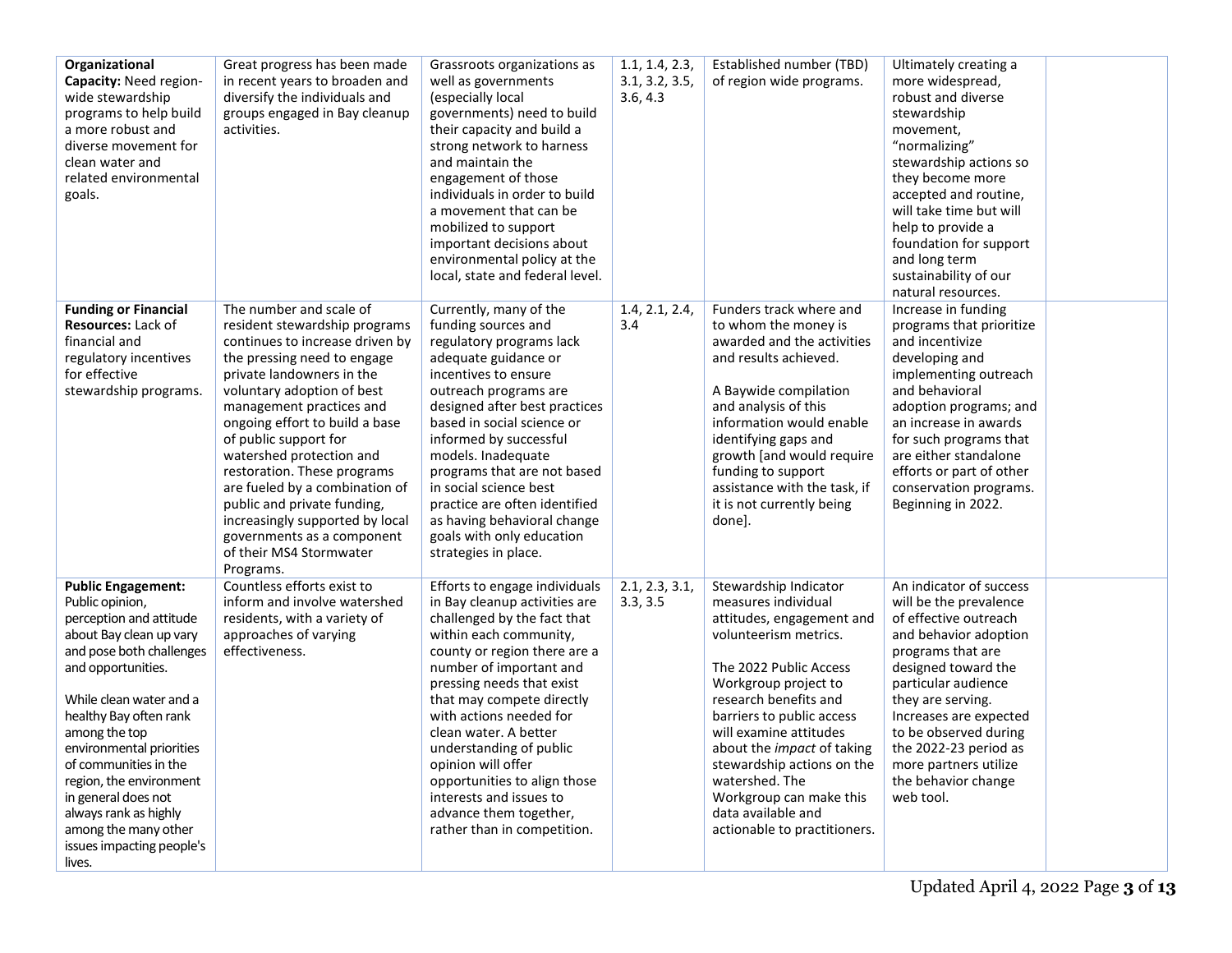| <b>Public Engagement:</b> | Numerous outreach programs       | The public display of a        | 2.2, 2.3, 2.4,      | Track numbers of             | Indicators of success    |  |
|---------------------------|----------------------------------|--------------------------------|---------------------|------------------------------|--------------------------|--|
| Lack of social norms      | exist. For a variety of reasons  | behavior change by a           | 3.2, 3.3, 3.5,      | population adopting          | would include            |  |
| that encourage            | many of the actions targeted     | growing percentage of a        | 4.1, 4.3            | behaviors following social   | increased population     |  |
| adoption of helpful       | by outreach programs are not     | population can accelerate      |                     | norms that include more      | adopting behaviors       |  |
| individual actions and    | considered the social norm       | the adoption of these          |                     | environmentally beneficial   | with a clear perception  |  |
| behaviors.                | and, as a result, face a number  | behaviors by others.           |                     | actions. [Outside technical  | of social norms;         |  |
|                           | of barriers to implementation.   | Successful programs need to    |                     | assistance needed.]          | increased                |  |
|                           |                                  | more effectively utilize this  |                     |                              | environmentally          |  |
|                           |                                  | social science tool so desired |                     |                              | beneficial behaviors     |  |
|                           |                                  | actions are seen by others     |                     |                              | that are commonly        |  |
|                           |                                  | and begin a sea change of      |                     |                              | practiced as social      |  |
|                           |                                  | actions and behaviors for      |                     |                              | norms. This is a long    |  |
|                           |                                  | clean water. A more robust     |                     |                              | term result.             |  |
|                           |                                  | and coordinated                |                     |                              |                          |  |
|                           |                                  | understanding of the social    |                     |                              |                          |  |
|                           |                                  | norms that prevent and         |                     |                              |                          |  |
|                           |                                  | promote the adoption of        |                     |                              |                          |  |
|                           |                                  | stewardship actions is         |                     |                              |                          |  |
|                           |                                  | needed.                        |                     |                              |                          |  |
| <b>Public Engagement:</b> | Due to concerted federal, state  | The uses of existing sites,    | 1.1, 1.3, 1.4       | Increased number and         | All residents able to    |  |
| Need to increase use of   | and local efforts, public access | particularly in urban and      | <i>(coordinate)</i> | availability of access sites | access water resources   |  |
| existing and expand       | sites are gradually increasing   | low-income communities,        | with Public         | that provide programming     | and engage in            |  |
| access to water           | annually in each jurisdiction.   | contribute to challenges       | Access WG),         | to engage residents.         | stewardship activities.  |  |
| resources for all         |                                  | faced in further engaging      | 2.1                 |                              | Increases could be       |  |
| people.                   | Analyzed results of the          | many sectors of the public.    |                     |                              | realized in the short    |  |
|                           | workgroup's 2022 research on     |                                |                     |                              | term; serving all        |  |
|                           | the benefits and barriers to     | Existing sites may be limited  |                     |                              | residents is a long term |  |
|                           | public access will reveal any    | in the type of use available   |                     |                              | target.                  |  |
|                           | applications there are to        | to the public.                 |                     |                              |                          |  |
|                           | stewardship, and can be          |                                |                     |                              |                          |  |
|                           | distributed as appropriate to    |                                |                     |                              |                          |  |
|                           | aid planning.                    |                                |                     |                              |                          |  |
| <b>Public Engagement:</b> | Efforts to change products and   | Efforts to change products     | 2.1, 2.2, 2.3       | The Chesapeake Behavior      | Efforts to change        |  |
| Existing markets are      | services through regulation      | and services through           | 2.4, 3.3            | Change site includes data    | products and services    |  |
| the major drivers of      | (e.g., lawn fertilizer           | regulation are often done in   |                     | on stewardship actions       | through regulation are   |  |
| consumer choices and      | application) and to ensure       | isolation and not as part of a |                     | that are influenced by       | done as part of a        |  |
| often create              | regulations governing            | comprehensive strategy that    |                     | existing markets. The        | coordinated strategy     |  |
| disincentives for         | consumer choices (e.g., HOA      | links regulatory or policy     |                     | workgroup will continue to   | that links regulatory or |  |
| stewardship actions.      | ordinances) exist and have had   | efforts with effective         |                     | host this data and share     | policy efforts with      |  |
|                           | considerable influence on        | consumer outreach focused      |                     | relevant case studies on     | consumer outreach        |  |
|                           | consumer choices.                | on behavior change and         |                     | the site.                    | focused on behavior      |  |
|                           |                                  | continued engagement.          |                     |                              | change and continued     |  |
|                           |                                  |                                |                     |                              | engagement.              |  |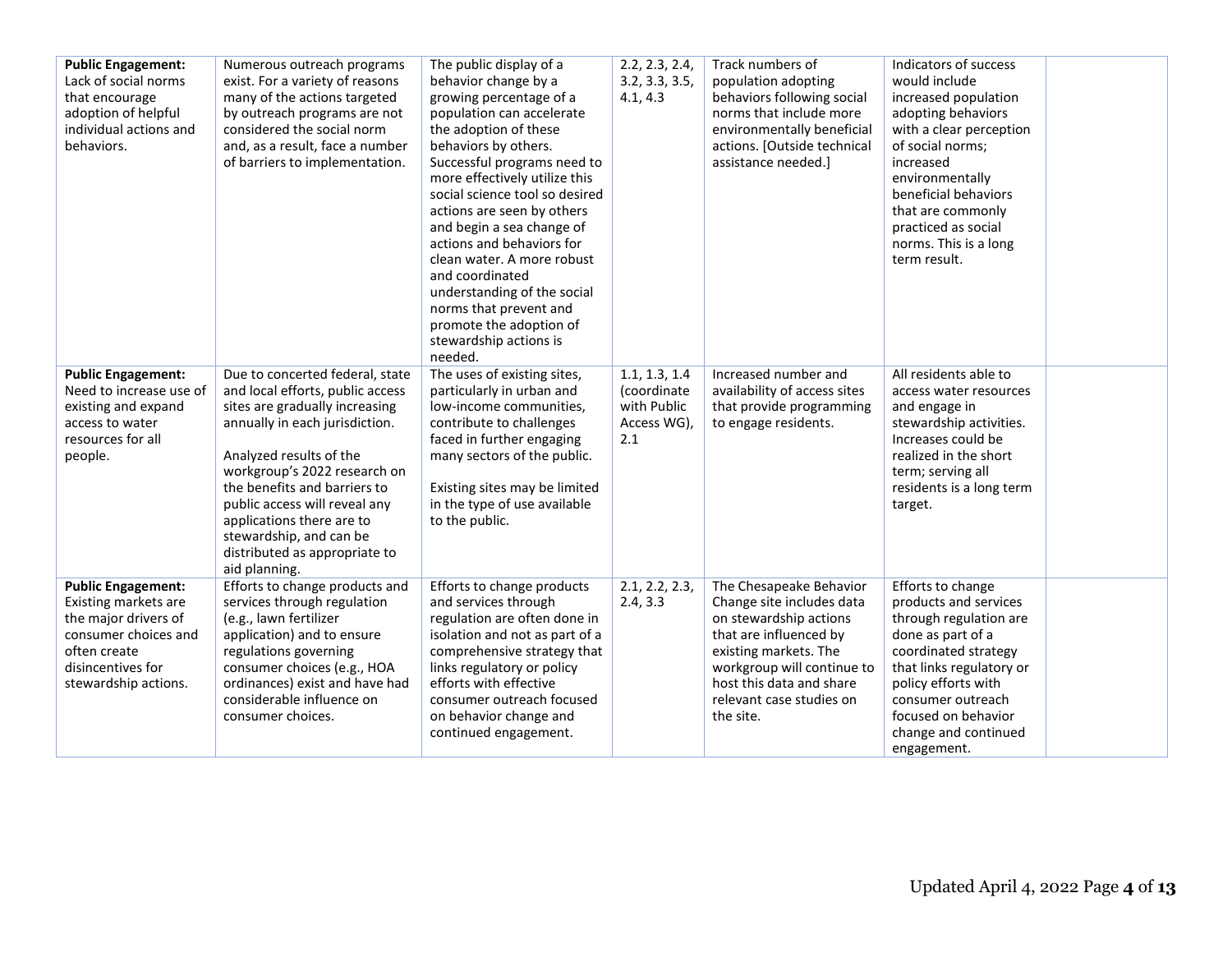## ACTIONS – 2022-2023 **Action # Action Performance Target(s) Performance Target(s) Responsible Party (or Responsible Party (or Parties) Geographic Location Expected Timeline Management Approach 1: Network Development –** Build a professional community through the growth and advancement of stewardship networks. Develop stewardship networks to increase novel and long-term partnerships. 1.1 Establish, Reinforce and Grow Networks -Increase capacity among Workgroup partners, contribute to shared/ collaborative approaches, and begin to expand the network of professionals beyond the Workgroup itself. Increase access to and participation in workgroup business, trainings, conferences, and discussions focused on stewardship best practices and lessons learned to show what is possible, scale up successful efforts more widely, and create a platform for problem-solving and support for practitioners. Provide practitioners with resources and opportunities to help expand their local networks to achieve greater stewardship. a. Promote and share opportunities for training, conferences, and discussions focused on stewardship with workgroup members. Utilize and help expand existing resources to serve and connect stewardship partners (e.g., forward information about stewardship opportunities such as through Chesapeake Network to workgroup members via email). **Stewardship** Workgroup (SWG) Watershed b. Strategically diversify and grow the Stewardship Workgroup membership by recruiting professionals to participate as either members or interested parties. Work to assure representation from all of the watershed's jurisdictions, and that partners who work within diverse communities are well represented. SWG Watershed c. Exchange best practices and stewardship successes via practitioner share-outs and interactive discussions during workgroup meetings; and establish a preferred means for regular communication and interaction between meetings (e.g., schedule brief presentations with discussion during workgroup meetings; set up a channel for routine collaboration and sharing resources, documents, etc.) SWG Watershed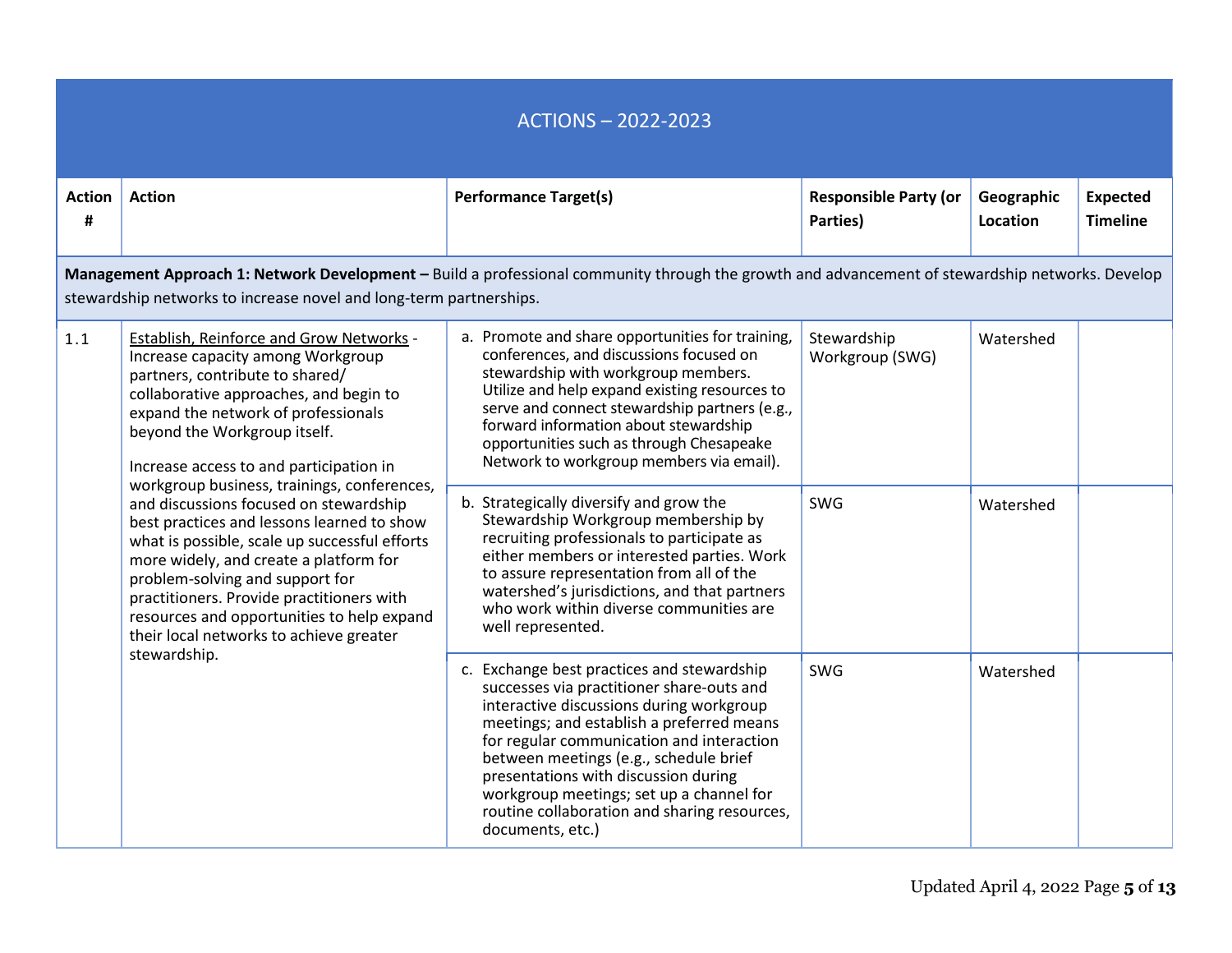|     |                                                                                                                                                                                                                                                                                                       | d. Translate the latest social science research<br>concerning networks into digestible best<br>practices and share with workgroup<br>member networks (e.g., schedule short<br>presentations during workgroup meetings<br>for social science discussions).                                                                                                                          | SWG                                                                                                                | Watershed |      |
|-----|-------------------------------------------------------------------------------------------------------------------------------------------------------------------------------------------------------------------------------------------------------------------------------------------------------|------------------------------------------------------------------------------------------------------------------------------------------------------------------------------------------------------------------------------------------------------------------------------------------------------------------------------------------------------------------------------------|--------------------------------------------------------------------------------------------------------------------|-----------|------|
|     |                                                                                                                                                                                                                                                                                                       | e. Define terms to establish shared<br>understanding and help guide our<br>approaches/ actions. Develop a one-page<br>reference with key definitions for terms<br>such as practitioner, steward, volunteer,<br>behavior change, etc., to help align shared<br>understanding.                                                                                                       | SWG                                                                                                                | Watershed |      |
| 1.2 | Map Stewardship Networks - understand<br>what networks exist within the workgroup<br>or how workgroup members are connected<br>to various networks, and develop a shared<br>vision by framing the stewardship network<br>to support partnerships, collaboration, and<br>collective impact regionally. | a. Explore approaches and conceptual<br>frameworks for operationalizing practitioner<br>networks within the stewardship landscape.                                                                                                                                                                                                                                                 | SWG                                                                                                                | Watershed |      |
|     |                                                                                                                                                                                                                                                                                                       | b. Conduct a network analysis focused on<br>workgroup member networks working to<br>support the goals and outcomes of the<br>Chesapeake Bay Agreement.                                                                                                                                                                                                                             | SWG possibly with<br>assistance from<br>partners or<br>contractor                                                  | Watershed |      |
|     |                                                                                                                                                                                                                                                                                                       | c. Create a shared vision for building Network<br>Communities of Practice at local levels<br>throughout the watershed, and determine<br>what is needed to do so.                                                                                                                                                                                                                   | SWG                                                                                                                | Watershed |      |
| 1.3 | <b>Support Building Network Communities of</b><br>Practice at the Local Level - Take steps to<br>better understand the needs of local<br>networks related to network development                                                                                                                      | a. Investigate how the Workgroup can support<br>opportunities to formally establish Network<br>Communities of Practice at the local level.<br>Determine actions needed, pursue as feasible.                                                                                                                                                                                        | SWG with guidance<br>from Education WG<br>(following their network<br>development models)                          | Watershed | 2022 |
|     | and social science practice, and provide<br>tools to assist local networks to become<br>established and move forward.                                                                                                                                                                                 | b. Identify and convene existing and potential<br>local network leaders to ground truth the<br>network analysis, determine the value<br>proposition for participants, and determine<br>paths to move forward for building the<br>networks and resources needed (such as<br>partnership connections, funding<br>sources/opportunities, guidance on how to<br>build networks, etc.). | SWG with guidance/<br>assistance from<br><b>Education WG</b><br>(following their<br>network<br>development models) | Watershed | 2023 |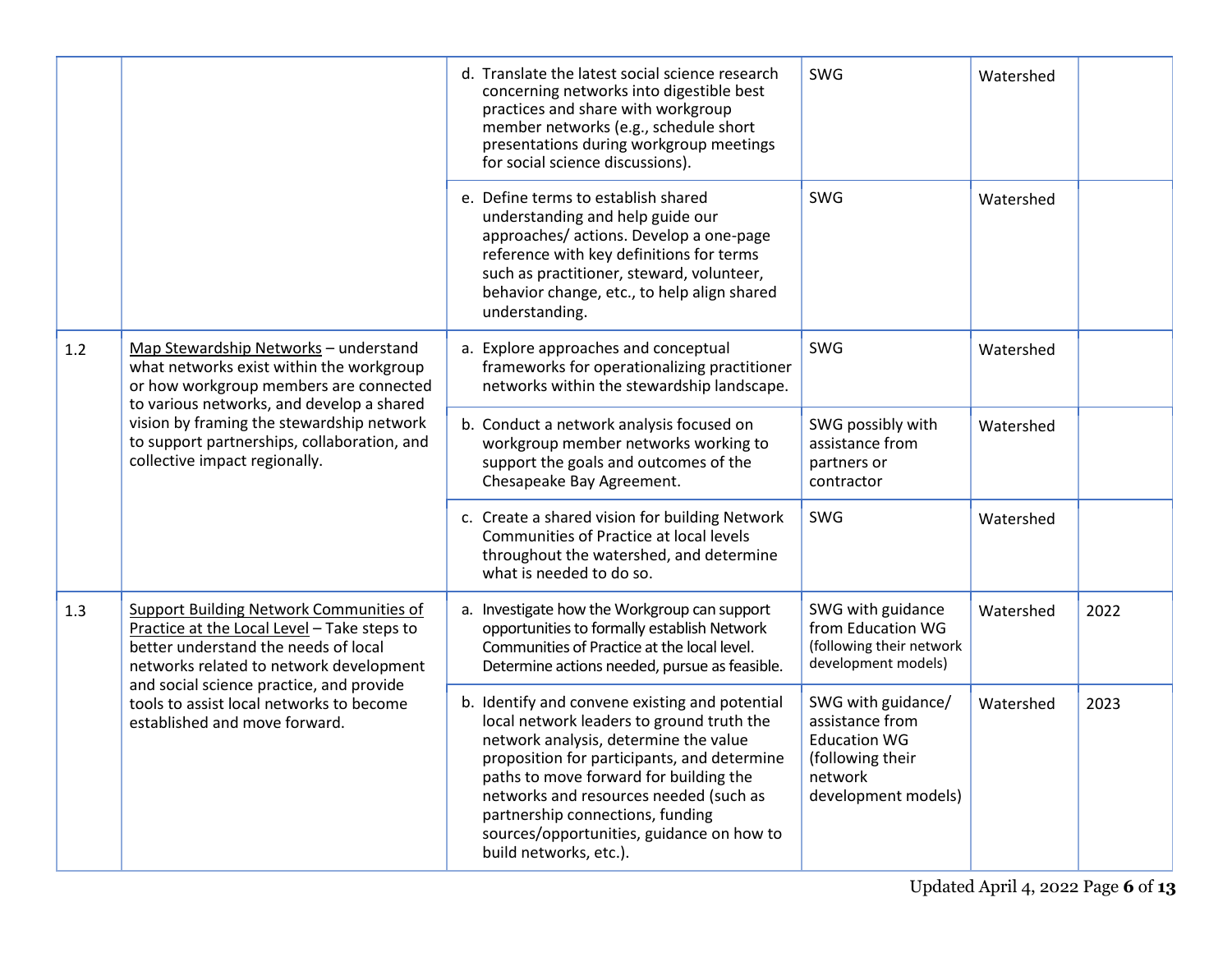| 1.4 | Network within Chesapeake Bay Program -<br>Establish regular coordination and<br>collaboration with other workgroups within<br>the CBP to assure more thorough<br>integration of stewardship approaches. Seek<br>to better understand how to align goals,<br>maximize impact, and improve<br>communication and coordination for most<br>effective efforts to engage people in<br>stewardship throughout the goals and<br>outcomes. | a. Participate in methods to assist other CBP<br>Outcomes in identifying actions they can take<br>in their subject areas to engage people in<br>stewardship. (e.g., SWG representatives can<br>participate in the new step in the strategy<br>review process that will provide Outcomes<br>with support for identifying communications/<br>outreach, stewardship, and local engagement<br>needs and solutions). Also explore options to<br>add behaviors or actions to the stewardship<br>index in the future that are linked to the<br>other Outcomes. | Coordinators, staffers<br>and WG leads of all<br>named groups<br>facilitate coordination /<br>collaboration among<br>the groups (e.g.,<br>attend other<br>workgroup meetings<br>and share relevant<br>initiatives with<br>Stewardship<br>Workgroup members). | Watershed |  |
|-----|------------------------------------------------------------------------------------------------------------------------------------------------------------------------------------------------------------------------------------------------------------------------------------------------------------------------------------------------------------------------------------------------------------------------------------|---------------------------------------------------------------------------------------------------------------------------------------------------------------------------------------------------------------------------------------------------------------------------------------------------------------------------------------------------------------------------------------------------------------------------------------------------------------------------------------------------------------------------------------------------------|--------------------------------------------------------------------------------------------------------------------------------------------------------------------------------------------------------------------------------------------------------------|-----------|--|
|     |                                                                                                                                                                                                                                                                                                                                                                                                                                    | b. Work with the Local Leadership Workgroup<br>and Local Government Advisory Committee<br>(LGAC) to advise and assist with outreach to<br>and appropriate coordination with local<br>governments and decision makers who are<br>designing programs.                                                                                                                                                                                                                                                                                                     | Coordinators, staffers<br>and WG leads of all<br>named groups<br>facilitate coordination<br>/ collaboration<br>among the groups.                                                                                                                             | Watershed |  |

**Management Approach 2: Increase Individual Stewardship -** Develop strategic means to significantly increase individual stewardship through collective approaches – with an emphasis in 2022-23 on building capacity for localities to implement effective outreach programs with behavioral outcomes.

| <b>Action</b><br># | <b>Action</b>                                                                                                     | <b>Performance Target(s)</b>                                                                                                  | <b>Responsible Party (or</b><br>Parties)         | Geographic<br>Location | Expected<br><b>Timeline</b> |
|--------------------|-------------------------------------------------------------------------------------------------------------------|-------------------------------------------------------------------------------------------------------------------------------|--------------------------------------------------|------------------------|-----------------------------|
| 2.1                | Create a Behavior Change Hub<br>DATA - Collect and analyze data to inform<br>effective behavior change campaigns. | a. Revise and update the Stewardship Behavior<br>Index.                                                                       | EPA, SWG with<br>contractor                      | Watershed              | 2022                        |
|                    |                                                                                                                   | b. Collect, analyze and integrate the 2022<br>Baywide sample into<br>Chesapeakebehaviorchange.org in a<br>comparative manner. | SWG, EPA,<br>contractor, CBP web<br>team         | Watershed              | 2022-2023                   |
|                    |                                                                                                                   | c. Display and describe the data via the<br>Chesapeake Bay Report Card.                                                       | SWG, EPA, contractor,<br><b>UMCES, CBP Comms</b> | Watershed              | 2023                        |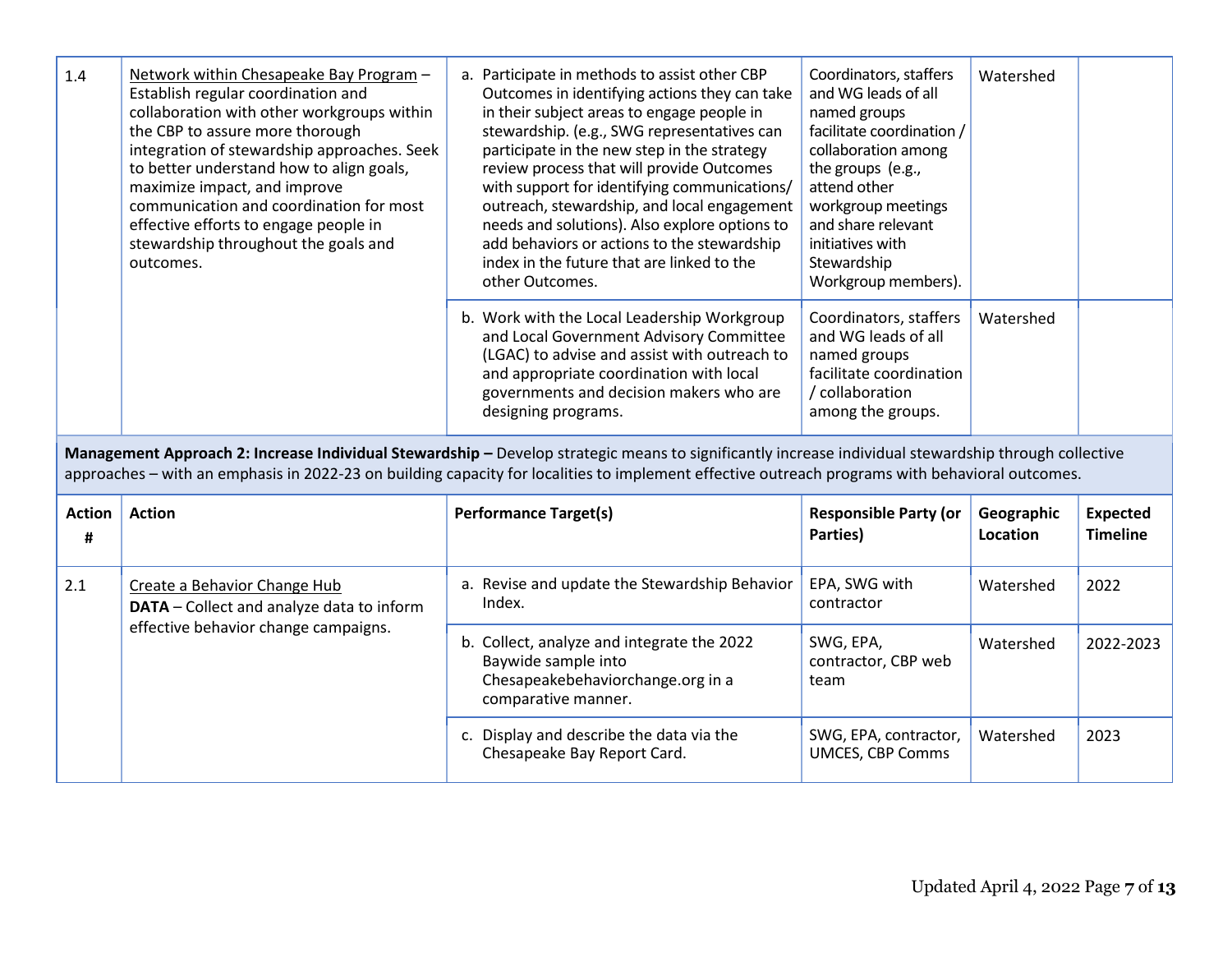|     |                                                                                                                                                                                  | d. Create and execute a plan for collection for<br>localized samples of the Stewardship<br>Behavior Index data and integration into<br>chesapeakebehaviorchange.org.                                                                                                                                      | SWG, EPA, contractor                                                                      | Watershed /<br>selected<br>localities                                            | 2023                              |
|-----|----------------------------------------------------------------------------------------------------------------------------------------------------------------------------------|-----------------------------------------------------------------------------------------------------------------------------------------------------------------------------------------------------------------------------------------------------------------------------------------------------------|-------------------------------------------------------------------------------------------|----------------------------------------------------------------------------------|-----------------------------------|
|     |                                                                                                                                                                                  | e. Explore additional datasets useful to<br>supporting localized behavior change<br>campaigns and create a plan for their use/<br>integration (if funding allows).                                                                                                                                        | SWG, EPA, contractor                                                                      | Watershed                                                                        | 2023                              |
| 2.2 | Create a Behavior Change Hub<br>TECHNICAL ASSISTANCE - Provide technical<br>assistance to local governments and<br>nonprofits to support effective behavior<br>change campaigns. | a. Improve (based on feedback)<br>Chesapeakebehaviorchange.org and<br>promote it to practitioners and local<br>governments.                                                                                                                                                                               | SWG, EPA, contractor                                                                      | Watershed                                                                        |                                   |
|     |                                                                                                                                                                                  | b. Develop training resources to assist<br>practitioners with utilizing<br>chesapeakebeahviorchange.org.                                                                                                                                                                                                  | SWG, EPA, contractor                                                                      | Watershed                                                                        |                                   |
|     |                                                                                                                                                                                  | c. Create and launch a technical assistance<br>hub/institute to include:<br>• Customization of localized data samples;<br>· Interpreting data, choosing behavior,<br>prioritizing audience;<br>• Designing (and implementing?)<br>audience research;<br>• Tool and Strategy Development;<br>• Evaluation. | Contractor(s) pending<br>funding, with SWG<br>partnership support                         | Watershed/<br>selected<br>localities (4)<br>in MD, VA,<br>NY, pending<br>funding | 2023                              |
|     |                                                                                                                                                                                  | d. Build the case study database on<br>chesapeakebehaviorchange.org by<br>systematically documenting and sharing<br>successful campaigns.                                                                                                                                                                 | Contractor, various<br>partners submit through<br>the website; SWG<br>encourage partners. | Watershed                                                                        | 2022-23,<br>ongoing               |
| 2.3 | Create a Behavior Change Hub<br><b>INNOVATION</b> - Explore opportunities for<br>applying behavior change/ social science to                                                     | a. Create regional campaigns that could be<br>utilized throughout the watershed with<br>appropriate audience customization.                                                                                                                                                                               | SWG, EPA, contractor                                                                      | Watershed                                                                        | 2022-23,<br>ongoing as<br>needed. |
|     | advance key behavioral outcomes beyond<br>the residential context and for residential<br>behaviors that are less frequently applied.                                             | b. Explore 2-3 strategic behaviors, beyond the<br>individual context, to apply social science<br>(community-based social marketing, other).                                                                                                                                                               | SWG, EPA, contractor                                                                      | Watershed                                                                        | 2023                              |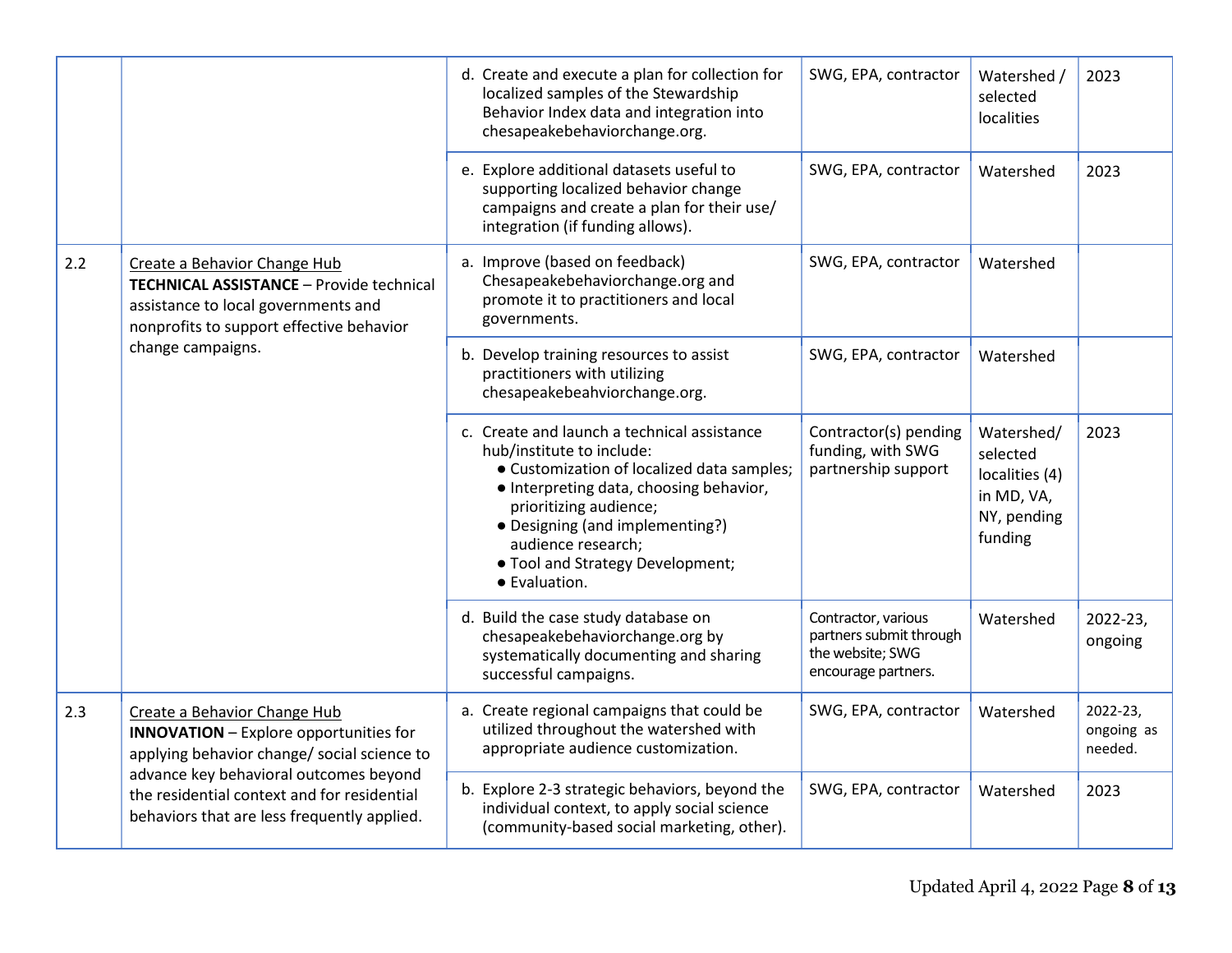|     |                                        | c. Explore network development framework to<br>amplify adoption of engagement programs<br>with behavioral outcomes.                                                                                                                                                                                                                   | SWG                                                                                                                                          |                                                       | 2023                |
|-----|----------------------------------------|---------------------------------------------------------------------------------------------------------------------------------------------------------------------------------------------------------------------------------------------------------------------------------------------------------------------------------------|----------------------------------------------------------------------------------------------------------------------------------------------|-------------------------------------------------------|---------------------|
| 2.4 | Promote use of the Behavior Change Hub | a. Follow the established communications plan<br>for chesapeakebehaviorchange.org; enlist<br>additional Workgroup members as<br>messengers and translators.                                                                                                                                                                           | SWG with CBP<br><b>Communications Team</b><br>and Local Leadership<br>Workgroup                                                              | Watershed                                             | 2022-23,<br>ongoing |
|     |                                        | b. Seek consultation with granting<br>organizations to determine if and how the<br>Hub can be incorporated into future<br>programs (for grants with behavior change<br>elements) to serve as a consistent technical<br>assistance resource across the watershed.                                                                      | SWG with granting<br>organizations such as<br>National Fish & Wildlife<br>Foundation, Ches. Bay<br>Trust, and federal and<br>state agencies. | Watershed                                             | 2023                |
|     |                                        | c. Coordinate with the CBP local government<br>outreach and engagement efforts to<br>encourage use of the behavior change hub<br>as a means for pursuing opportunities to<br>adopt policies, best practices, programs,<br>partners, incentives, etc. at the local level to<br>help more people become good<br>environmental stewards. | Stewardship WG and<br>CBP Local Leadership<br>Workgroup                                                                                      | Watershed /<br>select<br>localities as<br>appropriate | 2022-23             |

**Management Approach 3: Game Changers –** Seek out and activate catalytic innovation that will ultimately significantly increase the number and diversity of stewards, effectiveness of programs, and other measures on a larger scale throughout the watershed.

| <b>Action</b><br># | <b>Action</b>                                                                                                                                                   | <b>Performance Target(s)</b>                                                                                                                                                         | <b>Responsible Party (or</b><br>Parties) | Geographic<br>Location | <b>Expected</b><br><b>Timeline</b> |
|--------------------|-----------------------------------------------------------------------------------------------------------------------------------------------------------------|--------------------------------------------------------------------------------------------------------------------------------------------------------------------------------------|------------------------------------------|------------------------|------------------------------------|
| 3.1                | Amplify and expand engagement of<br>community leaders as valuable resources<br>for building stewards. Encourage more<br>programs to build champions from within | a. Inspire - Identify and share examples of<br>relatable champions from different arenas<br>to foster a clearer picture of the different<br>kinds of champions that can be enlisted. | <b>SWG</b>                               | Watershed              | 2022-2023                          |
|                    | communities. Define and promote what<br>constitutes a good model (best practices)<br>for community leaders to be champions.                                     | Build – Share and replicate what works well<br>b.<br>to enlist and engage local leaders and<br>champions, and for them to be successful.                                             | <b>SWG</b>                               | Watershed              | 2022-2023                          |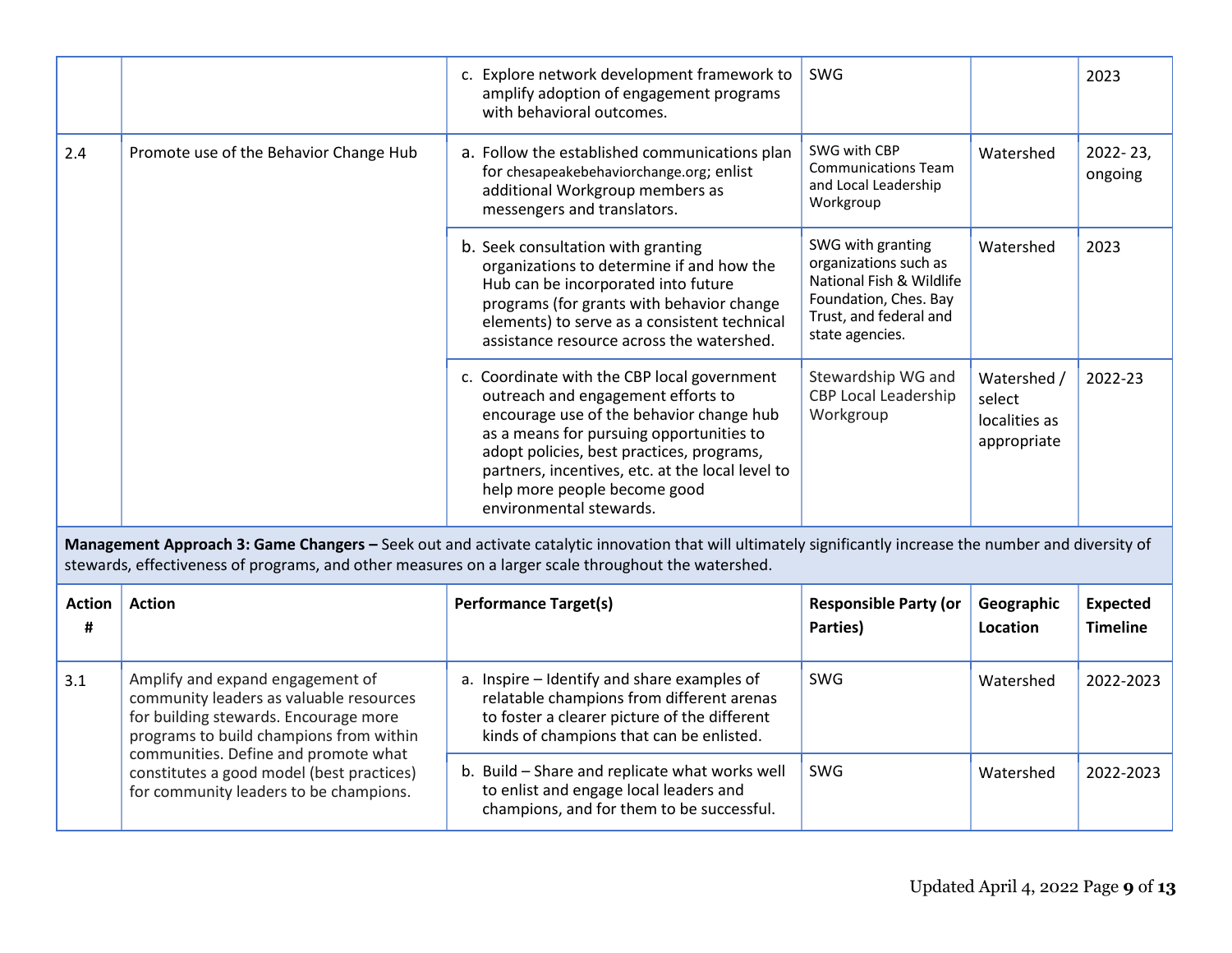|     |                                                                                                                                        | c. Empower and Expand - Determine how the<br>Workgroup can provide needed support for<br>stewardship programs to enlist local<br>champions at the community level as well as<br>working with local governments.                                               | Stewardship WG, CBP<br>Local Leadership<br>Workgroup, and CBP<br>Citizens' Advisory<br>Committee                                                                     | Watershed | 2023      |
|-----|----------------------------------------------------------------------------------------------------------------------------------------|---------------------------------------------------------------------------------------------------------------------------------------------------------------------------------------------------------------------------------------------------------------|----------------------------------------------------------------------------------------------------------------------------------------------------------------------|-----------|-----------|
| 3.2 | Demonstrate the power of collective action<br>throughout the watershed to drive<br>transformational results of stewardship<br>efforts. | a. Mobilize partners through the Workgroup<br>toward a coordinated, large scale pilot effort<br>to meet specific outcomes such as planting<br>trees. Design and implement a bold, united<br>social marketing campaign built using the<br>behavior change hub. | SWG in coordination<br>with the Greater<br><b>Baltimore Wilderness</b><br>Coalition's "Planting<br>the Future" initiative,<br>CBP Forestry WG and<br>other partners. | Watershed | 2022-2023 |
|     |                                                                                                                                        | b. Share lessons learned from 3.2.a. with a<br>broader network of stewardship<br>practitioners and partner agencies/<br>organizations - online and through<br>presentations and other networking<br>opportunities.                                            |                                                                                                                                                                      | Watershed | 2023      |
| 3.3 | Select and share truly memorable, high<br>impact behavior change case studies from<br>within and/or outside the environmental          | a. Offer a workshop on primary drivers that<br>motivate people to take action (priorities<br>such as safety, health, family, economics).                                                                                                                      | SWG with partners                                                                                                                                                    | Watershed | 2022      |
|     | arena.                                                                                                                                 | b. Gather examples from community members<br>(what has affected them or compelled them<br>to act). [Seek funding to support]                                                                                                                                  | Contractor if funding<br>is secured.                                                                                                                                 | Watershed | 2023      |
|     |                                                                                                                                        | c. Share examples in the workshop and on the<br>behavior change hub.                                                                                                                                                                                          | <b>SWG</b>                                                                                                                                                           | Watershed | 2023      |
| 3.4 | Identify and prioritize solutions that yield<br>the greatest number of ecosystem services<br>and other co-benefits.                    | a. Expand current behavior change matrix that<br>prioritizes and ranks actions, so that it<br>includes and accounts for a wider range of<br>co-benefits (ecosystem services, financial or<br>social benefits).                                                | SWG with contractor<br>also implementing<br>the 2022 Stewardship<br>survey.                                                                                          | Watershed | 2022      |
|     |                                                                                                                                        | b. Recruit research partners to conduct<br>rigorous analyses of opportunities from<br>environmental, social, and economic<br>perspectives.                                                                                                                    | CBP / STAC / STAR                                                                                                                                                    | Watershed | 2023      |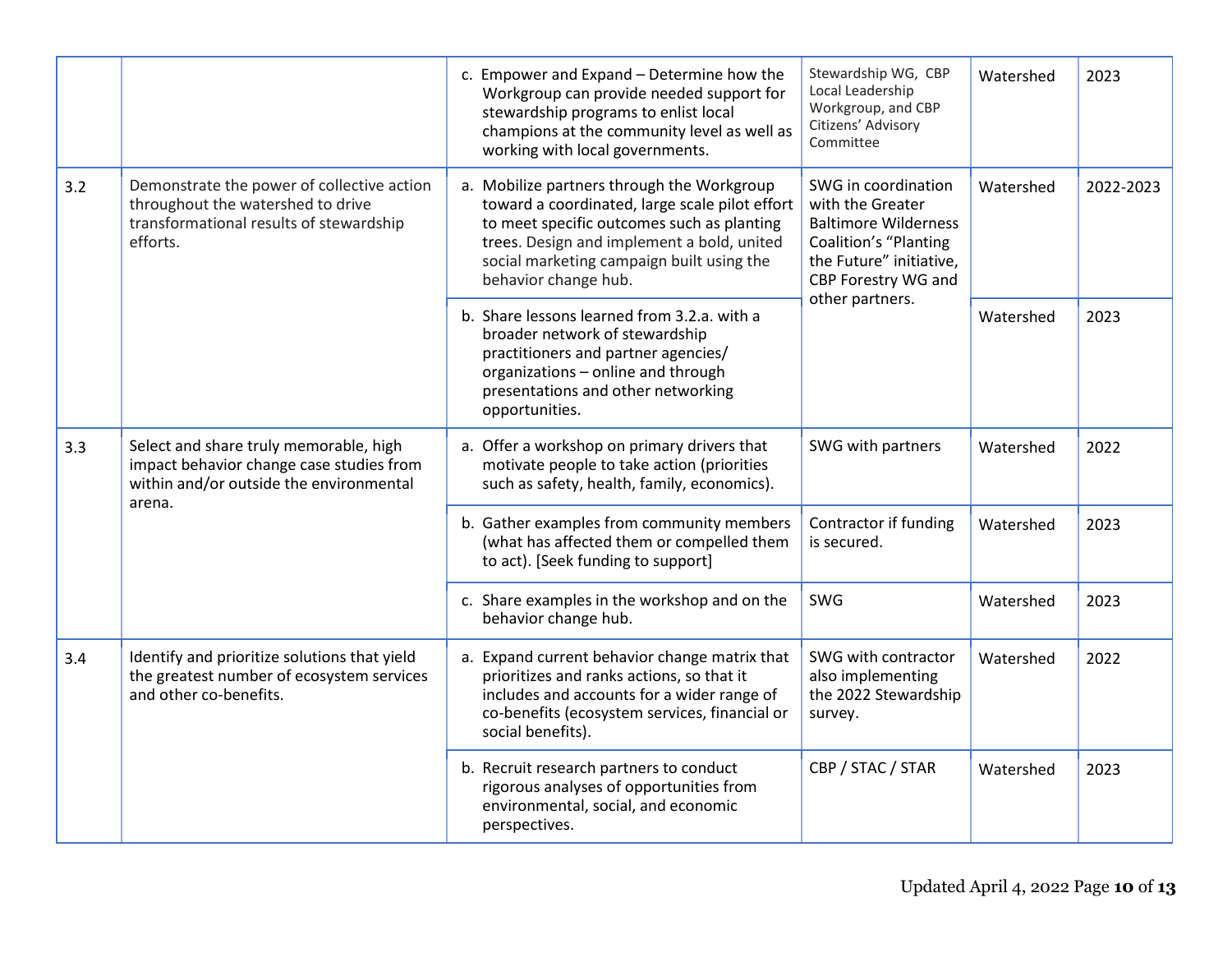| 3.5 | Identify innovative/alternative models,<br>partners and solutions outside of our<br>traditional thought and geographic arenas.                                          | a. Identify new sources/info-sharing platforms<br>to monitor/mine for new ideas. Encourage<br>exploring beyond the environmental/<br>conservation and environmental justice<br>arenas for entirely new ways of envisioning<br>and tackling our environmental challenges.                                                                                                                                                                                                                                                      | SWG                                                              | Watershed | 2022-2023 |
|-----|-------------------------------------------------------------------------------------------------------------------------------------------------------------------------|-------------------------------------------------------------------------------------------------------------------------------------------------------------------------------------------------------------------------------------------------------------------------------------------------------------------------------------------------------------------------------------------------------------------------------------------------------------------------------------------------------------------------------|------------------------------------------------------------------|-----------|-----------|
|     |                                                                                                                                                                         | b. Help enable practitioners to focus efforts<br>and resources on communities previously<br>overlooked, to shift stewardship work to be<br>more meaningful and effective for those<br>residents. Encourage the use of existing<br>tools to identify communities of<br>environmental justice concern (e.g., CBP<br>Diversity Dashboard, EJ Screen, and similar<br>mapping resources) for additional decision-<br>making about where to equitably distribute<br>stewardship programming, identify and<br>enlist champions, etc. | SWG and partners                                                 | Watershed | 2022-2023 |
| 3.6 | Tap into site-based partners such as local,<br>state and national parks to enable more<br>stewardship actions, both at their sites and<br>in the surrounding community. | Explore ways to increase hands-on<br>a.<br>stewardship projects at National Parks and<br>National Wildlife Refuges, through the regional<br>network of NPS Community Volunteer<br>Ambassadors (CVAs) serving parks, youth<br>programs such as the Youth Conservation<br>Corps (YCC), and through the developing<br>Civilian Climate Conservation Corps.                                                                                                                                                                       | <b>National Park Service</b><br>with other federal<br>partners   | Watershed | 2022-2023 |
|     |                                                                                                                                                                         | b. Convene jurisdiction partners to exchange<br>information on what is happening through<br>state and local parks, and consider how<br>efforts might be supported more widely.                                                                                                                                                                                                                                                                                                                                                | SWG, jurisdiction<br>representatives, and<br>Local Leadership WG | Watershed | 2023      |
|     |                                                                                                                                                                         |                                                                                                                                                                                                                                                                                                                                                                                                                                                                                                                               |                                                                  |           |           |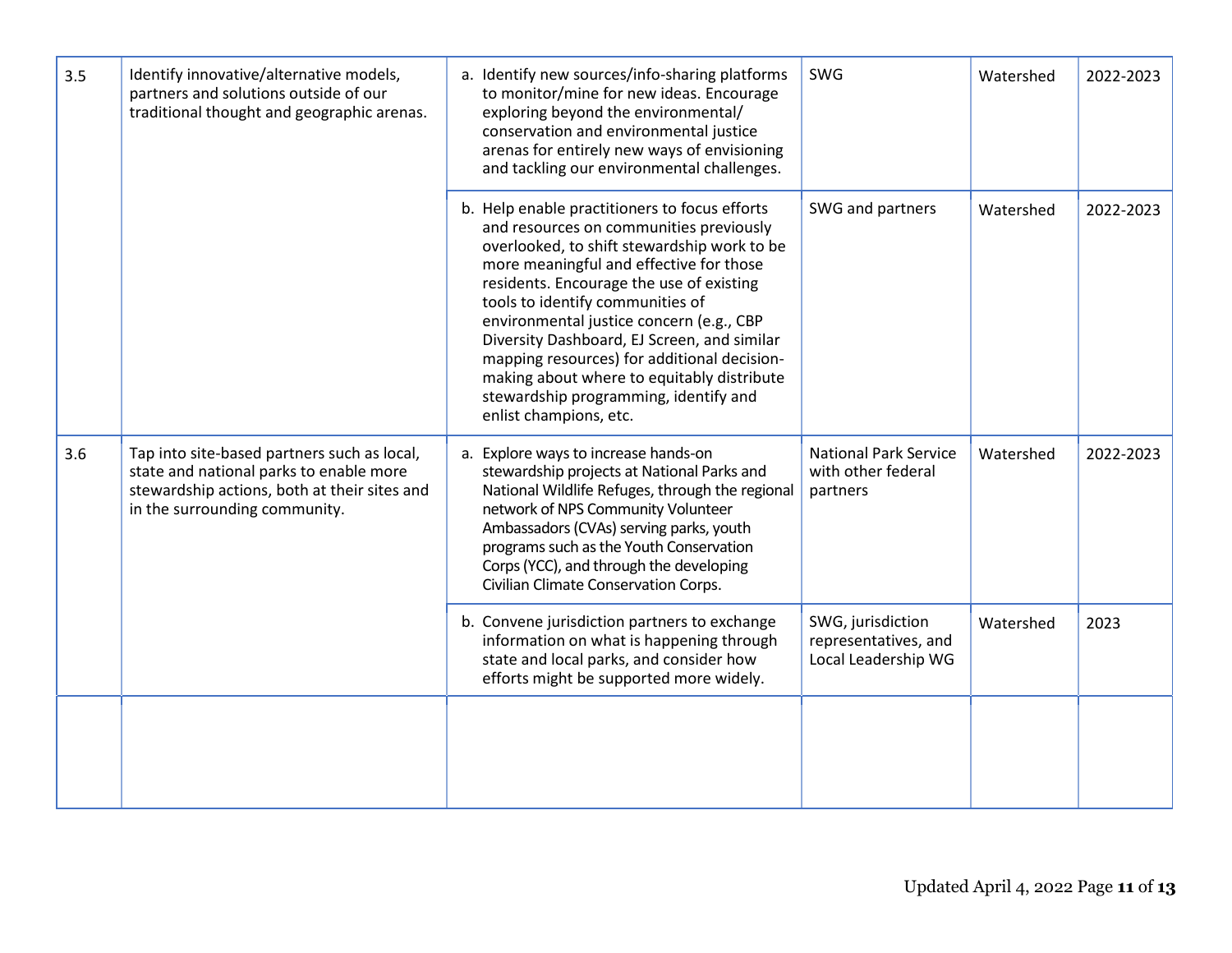**Management Approach 4: Prioritize Equity** – Create a more inclusive, welcoming approach to building stewardship by tending to terminology/language, practices, and systems that can help to remove barriers to participation and result in more effective means to engage a more significant portion of the watershed's population in appropriate, meaningful ways.

| <b>Action</b><br># | <b>Action</b>                                                                                                                                                                                                                                                 | <b>Performance Target(s)</b>                                                                                                                                                                                                                                                                                                                                                                     | <b>Responsible Party (or</b><br>Parties)                                                                                                                              | Geographic<br>Location | <b>Expected</b><br><b>Timeline</b> |
|--------------------|---------------------------------------------------------------------------------------------------------------------------------------------------------------------------------------------------------------------------------------------------------------|--------------------------------------------------------------------------------------------------------------------------------------------------------------------------------------------------------------------------------------------------------------------------------------------------------------------------------------------------------------------------------------------------|-----------------------------------------------------------------------------------------------------------------------------------------------------------------------|------------------------|------------------------------------|
| 4.1                | Address use of terminology to establish<br>more inclusive shared vernacular among<br>CBP partners, particularly for stewardship<br>and outreach-related efforts.                                                                                              | a. Remove and avoid future use of the word<br>"citizen" when referring to intended<br>audiences, and choose instead more<br>inclusive terms. Explore/pursue changes to<br>the Stewardship Goal and Outcome<br>language, Workgroup name, governance<br>document and the full Watershed<br>Agreement (current or future); assure that<br>changes made are also reflected in the CBP<br>website(s). | SWG with the CBP<br>Enhance Partnering,<br>Leadership and<br>Management Goal<br>Implementation<br>Team (GIT 6) and the<br><b>Citizens Advisory</b><br>Committee (CAC) | Watershed              | 2022                               |
|                    |                                                                                                                                                                                                                                                               | b. Provide learning/informational resources for<br>CBP partners to understand the importance<br>and significance of making these changes.                                                                                                                                                                                                                                                        | SWG with CBP GIT 6<br>and CAC                                                                                                                                         | Watershed              | 2022                               |
|                    |                                                                                                                                                                                                                                                               | c. Identify other similar terms that should be<br>considered for updating.                                                                                                                                                                                                                                                                                                                       | SWG with CBP GIT 6<br>and CAC                                                                                                                                         | Watershed              | 2022-2023                          |
| 4.2                | Explore the equity of "volunteerism" (which<br>can be exclusive to those who have the time<br>and the means) and seek to activate a new<br>definition of "individual stewardship" that<br>includes expanded options to involve more<br>people in stewardship. | a. Rethink the reliance on volunteers and<br>volunteerism. Identify how to build in more<br>opportunities for paid participation and<br>workforce development.                                                                                                                                                                                                                                   | SWG with Diversity<br>Workgroup                                                                                                                                       | Watershed              | 2022-2023                          |
|                    |                                                                                                                                                                                                                                                               | b. Work with partners to facilitate and/or<br>promote opportunities to expand training<br>programs that support stewardship efforts.<br>One example: seek support for offering<br>more [or more entry level] sessions of<br><b>Chesapeake Conservation Landscaping</b><br>Council's Chesapeake Bay Landscape<br>Professionals training.                                                          | SWG with outside<br>partners                                                                                                                                          | Watershed              | 2022-2023                          |